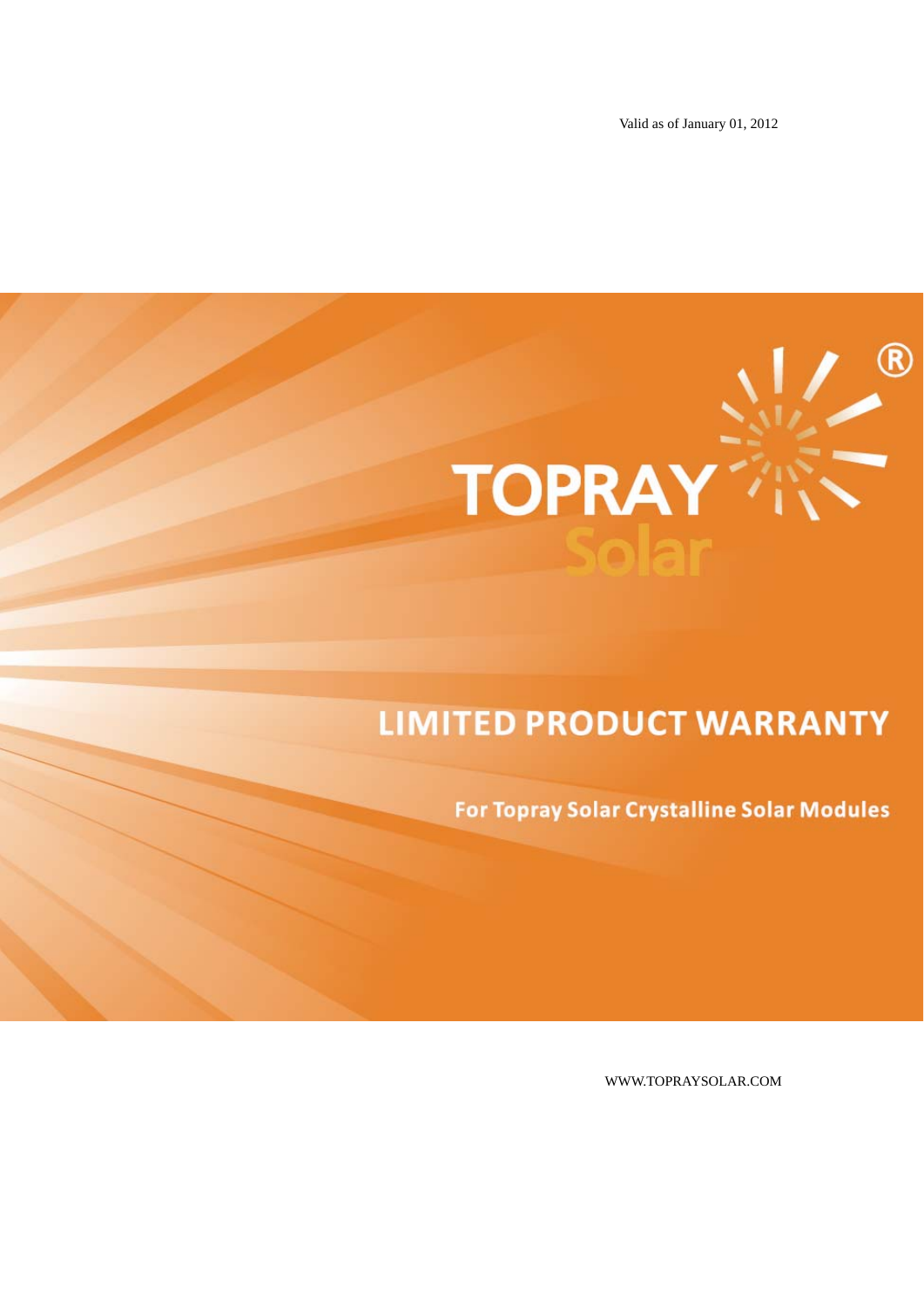# **Limited Warranty for PV Modules**

#### **1. SCOPE OF WARRANTY**

This warranty is provided by Shenzhen Topray Solar Co., Ltd., ("TOPRAY SOLAR") and applies to the following Standard PV Modules (PV Modules) with the following classifications (MODULE TYPE):

**TPSM5U(\*\*\*)/ TOPRAY SOLAR \*\*\* Wp Mono Crystalline Solar Module TPSM6U(\*\*\*)/ TOPRAY SOLAR \*\*\* Wp Mono Crystalline Solar Module TPSM6U(\*\*\*)/ TOPRAY SOLAR \*\*\* Wp Mono Crystalline Solar Module TPSP6U(\*\*\*)/ TOPRAY SOLAR \*\*\* Wp Multi Crystalline Solar Module TPSP6U(\*\*\*)/ TOPRAY SOLAR \*\*\* Wp Multi Crystalline Solar Module** 

Where \*\*\* is the rated power of the related modules. For detail value please refer to related product specification sheet.

These warranty terms exclusively apply to END CUSTOMER. END CUSTOMER in terms of this warranty is the purchaser of the respective PV Modules, who has purchased the respective PV Modules for end-use and has installed the same for the first time (First Installation).

This warranty is transferable by an END CUSTOMER to the purchaser of an already installed PV Modules insofar as the PV Modules remains at its original place of installation. Claims under this warranty cannot be transferred to third parties, otherwise.

Therefore, these warranty terms do not apply to intermediaries, installation companies, or second - hand purchasers, who install the PV Modules again at a different place of installation (Second Installation).

The present "Limited Warranty for PV Modules" does not apply to PV Modules marked as "Grade A" or "Grade B" on the nameplate. TOPRAY SOLAR herewith explicitly refers to the "Special Limited Warranty for PV Modules marked Grade A", and the "Special Limited Warranty for PV Modules marked Grade B", which apply to the respective categories of PV Modules.

# **2. TERRITORY OF VALIDITY OF THIS WARRANTY**

This warranty applies only inside the European Economic Area and Switzerland, in as far as the respective PV Modules has been put into circulation there for the first time by TOPRAY SOLAR respectively with the consent of TOPRAY SOLAR.

# **3. APPLICABILITY OF NATIONAL LAW**

For this warranty and legal disputes concerning this warranty the laws of such country in the European Economic Area and Switzerland in which the respective PV Modules has been purchased by the END CUSTOMER apply, excluding the UN Convention on the International Sales of Goods as well as conflict of law's provisions.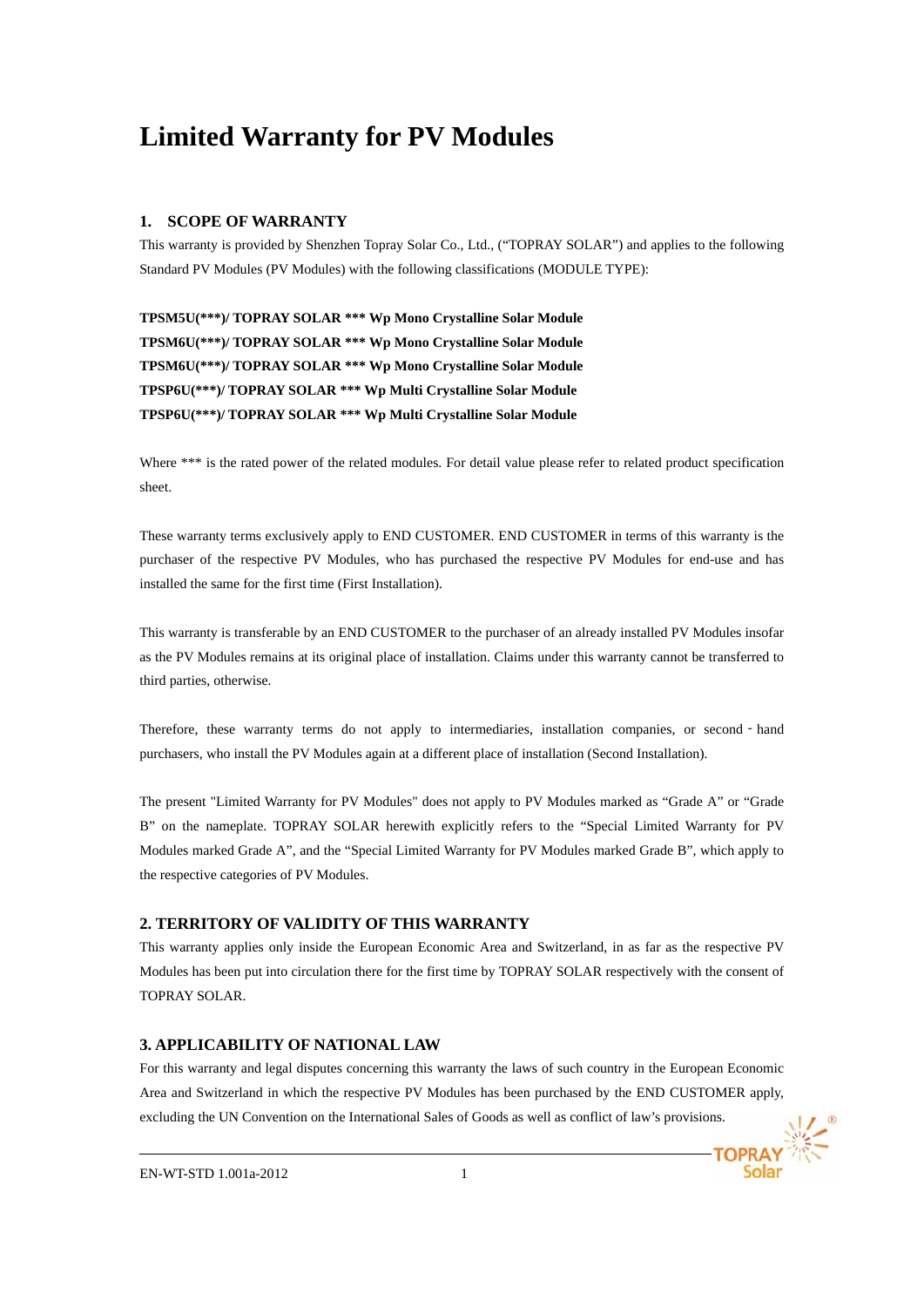#### **4. VALIDITY**

The present warranty applies to all PV Modules which have been produced by TOPRAY SOLAR between the 1st and the  $52<sup>nd</sup>$  calendar week of the year 2012. The PRODUCTION DATE can be found at the 11 or 13 digit serial number, which can be found at the front of the module.

For 13 digit serial number, the third and fourth number is the production year and the fifth and sixth number is the production month.

For 11 digit serial number, the third letter is the production year (M for 2012 in this warranty) and the fourth letter is the production month. Please refer to the following corresponding month and letter:

Additional note:

This manufacturer's warranty for PV Modules valid as of January  $1<sup>st</sup>$ , 2012 is also applicable for PV Modules of TOPRAY SOLAR which have been manufactured in 2011 which, however, are being sold to the END CUSTOMER or being installed for the END CUSTOMER in 2012.

# **5. LIMITED PRODUCT WARRANTY - TEN YEARS REPAIR, REPLACEMENT OR REFUND REMEDY**

TOPRAY SOLAR warrants its PV Modules model listed above, including factory-assembled DC connectors and cables, if any, to be free from defect in materials and workmanship under normal application, installation, use, and service conditions. If PV Modules fails to conform to this warranty, during the period of one hundred and twenty (120) months from the PRODUCTION DATE, TOPRAY SOLAR will, at its option, either repair or replace the defective PV Modules. In case that the respective Modules type is no longer manufactured by TOPRAY SOLAR at the time of the warranty case, TOPRAY SOLAR retains the right to supply a functionally equivalent PV Modules of the same or higher power of a different type. The remaining period of the original warranty period applies to newly supplied or repaired PV Modules.

#### **6. LIMITED PEAK POWER WARRANTY-LIMITED REMEDY**

#### *12 Years*

If, for a period of Twelve (12) years from the PRODUCTION DATE, any PV Modules exhibits a power output less than 90% of the nominal power listed on the nameplate\*, provided that such loss in power is determined by TOPRAY SOLAR (at its sole and absolute discretion) to be due to defects in material or workmanship, TOPRAY SOLAR will either repair the defective PV Modules free of charge or replace the same by a functional PV Modules of the same type free of charge and will compensate the lost profits of the defective PV Modules. In case that the respective PV Modules type is no longer manufactured by TOPRAY SOLAR at the time of the warranty case, TOPRAY SOLAR retains the right to supply a functionally equivalent PV Modules of the same or higher power of a different type. The remaining period of the original warranty period applies to newly supplied or repaired PV Modules.

#### *25 Years*

If, for a period of Twenty-Five (25) years from the PRODUCTION DATE, any PV Modules exhibits a power

**TOPRAY**<br>Solar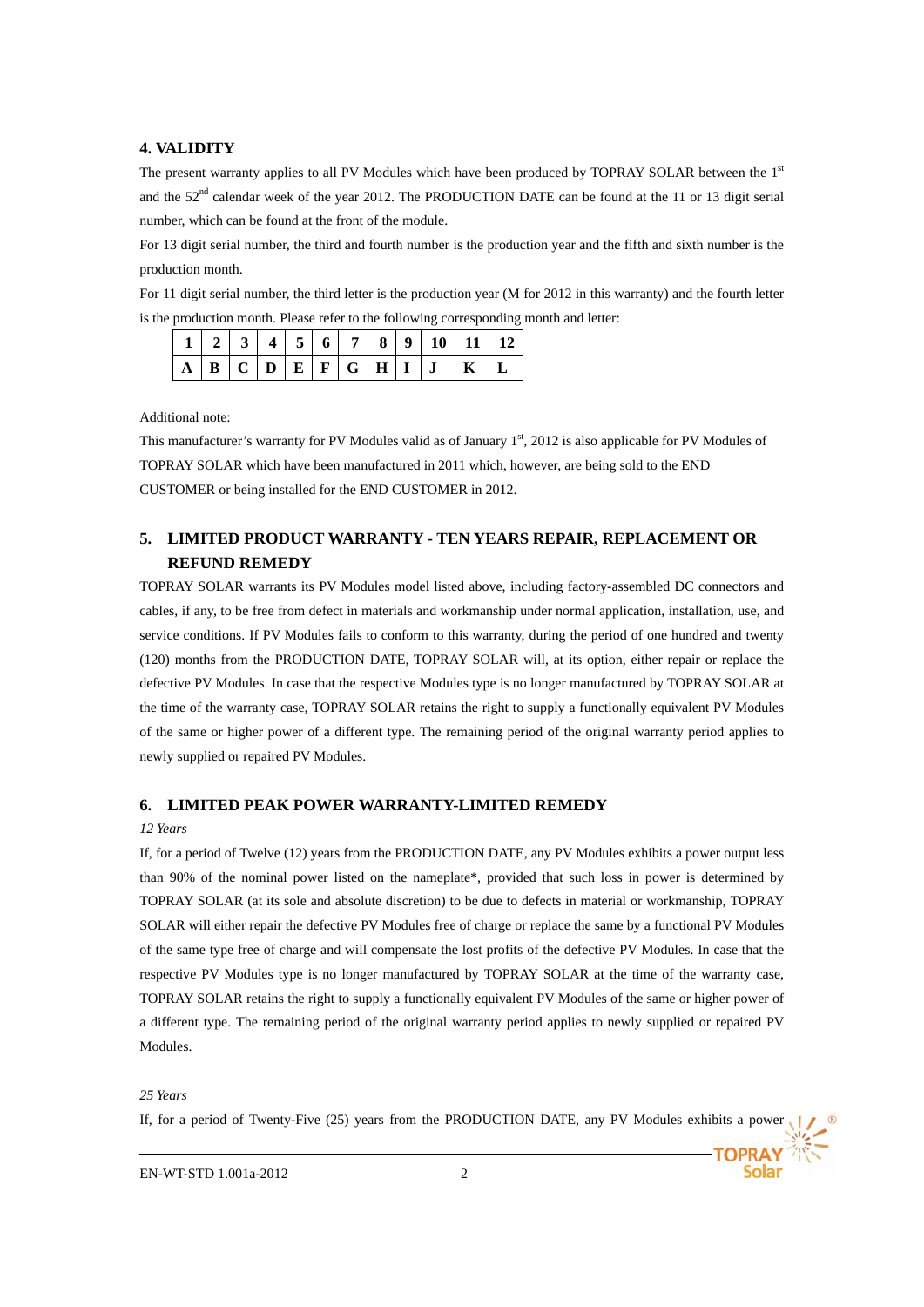output less than 80% of the nominal power listed on the nameplate\*, provided that such loss in power is determined by TOPRAY SOLAR (at its sole and absolute discretion) to be due to defects in material or workmanship, TOPRAY SOLAR will either repair the defective PV Modules free of charge or replace the same by a functional PV Modules of the same type free of charge and will compensate the lost profits of the defective PV Modules. In case that the respective PV Modules type is no longer manufactured by TOPRAY SOLAR at the time of the warranty case, TOPRAY SOLAR retains the right to supply a functionally equivalent PV Modules of the same or higher power of a different type. The remaining period of the original warranty period applies to newly supplied or repaired PV Modules.

#### **7. WARRANTY CASE AND CLAIMING WARRANTY PERFORMANCE**

*Report of a warranty case* 

- 1) The report shall include the following information:
- 2) Name and address of the END CUSTOMER
- 3) Name and address of the INSTALLER resp. SELLER
- 4) A copy of the purchase agreement or installation agreement
- 5) MODULE TYPE and serial number of the respective PV Modules
- 6) Quantity of PV Modules affected
- 7) Address of the place of installation of the respective PV Modules, in as far as the same differs from the address of the END CUSTOMER
- 8) A short description of the problem at hand as well as a short description of the tests which may have already been performed as well as their results.
	- a) In the case of a material defect: if possible pictures of the defective PV Modules which show the defect.
	- b) In the case of a low power output: information regarding the PV-generator, the inverter, the circuitry (please see the installation documentation for this which you should have received from your INSTALLER) as well as the shadowing situation at the location (please include pictures, if possible)
- 9) The requested warranty performance

The report of a warranty case is to be addressed to one of the Service-/Contact-Address of TOPRAY SOLAR, listed above.

#### *Deadline*

A warranty case is to be reported within 10 weeks after becoming aware of the circumstances which constitute a warranty case. The timely receipt of the report by TOPRAY SOLAR shall be decisive. The deadline is met, if the report is received by TOPRAY SOLAR via fax or email in advance.

#### *Return of PV Modules*

The END CUSTOMER is only authorized to return the respective PV Modules after prior written consent of TOPRAY SOLAR

#### *Costs*

In a warranty case, TOPRAY SOLAR will bear the costs for testing, dismounting, transport, repair and mounting if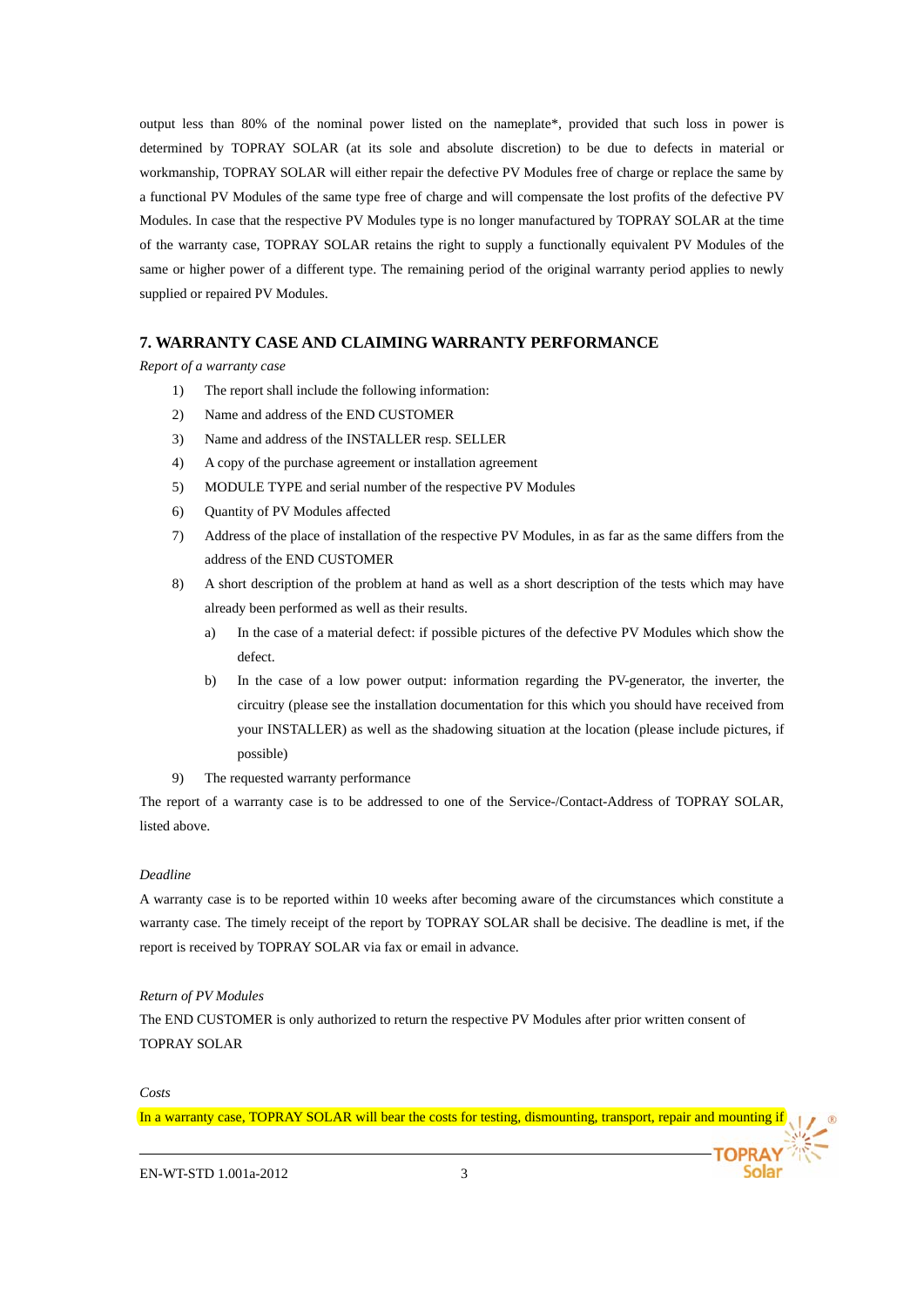#### **8. EXCLUSIONS AND LIMITATIONS**

- 1) In any event, all warranty claims must be received within the applicable warranty period for this warranty to be effective.
- 2) The "Limited Product Warranty" and the "Limited Peak Power Warranty" do not apply to any PV Modules which have been subjected to:
	- a) Misuse, abuse, neglect or accident;
	- b) Alteration, improper installation or application;
	- c) Non-observance of TOPRAY SOLAR's installation and maintenance instructions;
	- d) Repair or modifications by a third party service provider not previously authorized or approved by TOPRAY SOLAR;
	- e) The PV Modules' type, nameplate or module serial number is changed, erased or made illegible;
	- f) The PV Modules is installed in a mobile device (except photovoltaic tracking system) or marine environment, or exposed to improper voltage or power surges or abnormal environmental conditions ( such as acid rain or other pollution);
	- g) The components in the construction based on which the PV Modules is mounted are defective;
	- h) The PV Modules is exposed to mold discoloration or similar external effects;
	- i) The PV Modules is exposed to any of the following: extreme thermal or environmental conditions or rapid changes in such conditions, corrosion, oxidation, unauthorized modifications or connections, unauthorized opening, servicing by use of unauthorized spare parts, accident, force of nature (such as lightning strike, earthquake), influence from chemical products or other acts beyond TOPRAY SOLAR's reasonable control (including but not limited to damage by fire, flood, etc.);
	- j) The Buyer uses the PV Modules in such a manner as to infringe any third party intellectual property rights such as, e.g., patents, copyrights or registered design rights. For the avoidance of doubt, TOPRAY SOLAR's resulting damage or recourse claims and any other remedies available under any applicable laws are fully reserved and shall not be prejudiced by Buyer's forfeiture of this Limited Warranty for PV Modules.
- 3) Warranty claims will not be honored if the type or serial numbers of the PV Modules have been altered, removed or made illegible

#### **9. SEVERABILITY**

If a part, provision or clause of the "Limited Warranty for PV Modules", or the application thereof to any person or circumstance, is held invalid, void or unenforceable, such holding shall not affect and shall leave all other parts, provisions, clauses or applications of this "Limited Warranty for PV Modules", and to this end such other parts, provisions, clauses or applications of this "Limited Warranty for PV Modules" shall be treated as severable.

#### **10. DISPUTES**

In case of any discrepancy in a warranty-claim, a first-class international test-institute such as Fraunhofer ISE, TUV Rheinland or PI Berlin shall be involved to judge the claim finally. All fees and expenses shall be born by the losing party, unless otherwise awarded. The final explanation right shall be borne by TOPRAY SOLAR.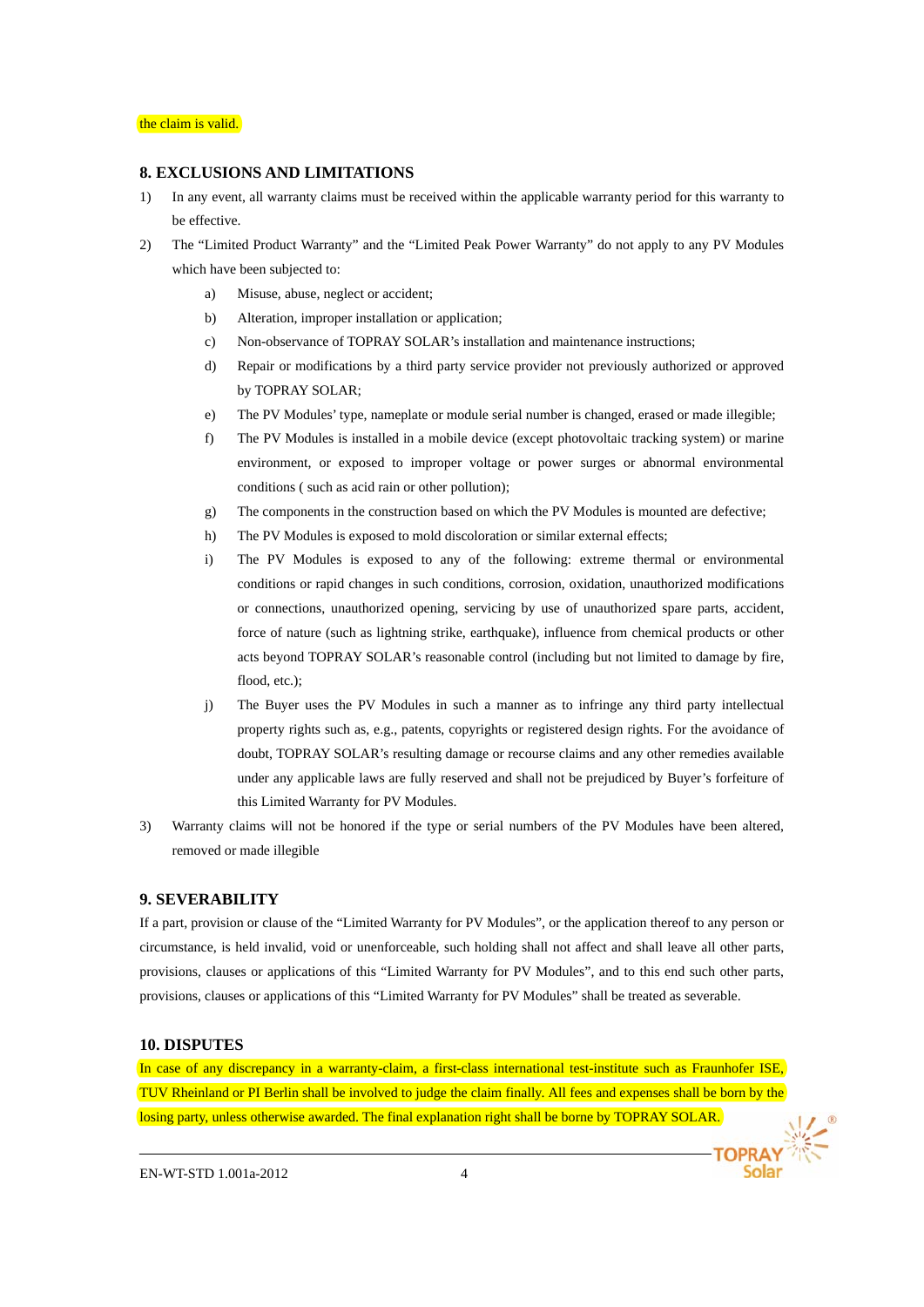# **11. FORCE MAJEURE**

TOPRAY SOLAR shall not be responsible or liable in any way to the END CUSTOMER or any third-party arising from any non-performance or delay in performance of any terms and conditions of sale, including this "Limited Warranty for PV Modules", due to Acts of God, earthquakes, whirlwind, fire, floods, lightning, snow damage as well as war, riots, strikes, warlike conditions, plague or other epidemics, unavailability of suitable and sufficient labor, material, or capacity or technical or yield failures and any unforeseen event beyond its control, including, without limitations, any technological or physical event or condition which is not reasonably known or understood at the time of the sale of the PV Modules or the claim.

#### \***Note:**

The nominal power listed on the nameplate is the power in Watt (W) which a PV Modules generates under the following Standard Test Conditions (STC) according to the norm IEC 61215 in its Maximum Power Point (MPP):

a) A light spectrum of Air - Mass (AM)  $1.5$ 

b) An irradiation of  $1.000 \text{ W/m}^2$  at right angle irradiation

c) A module temperature of 25°C

The deviation of the nominal power is to be determined under STC.